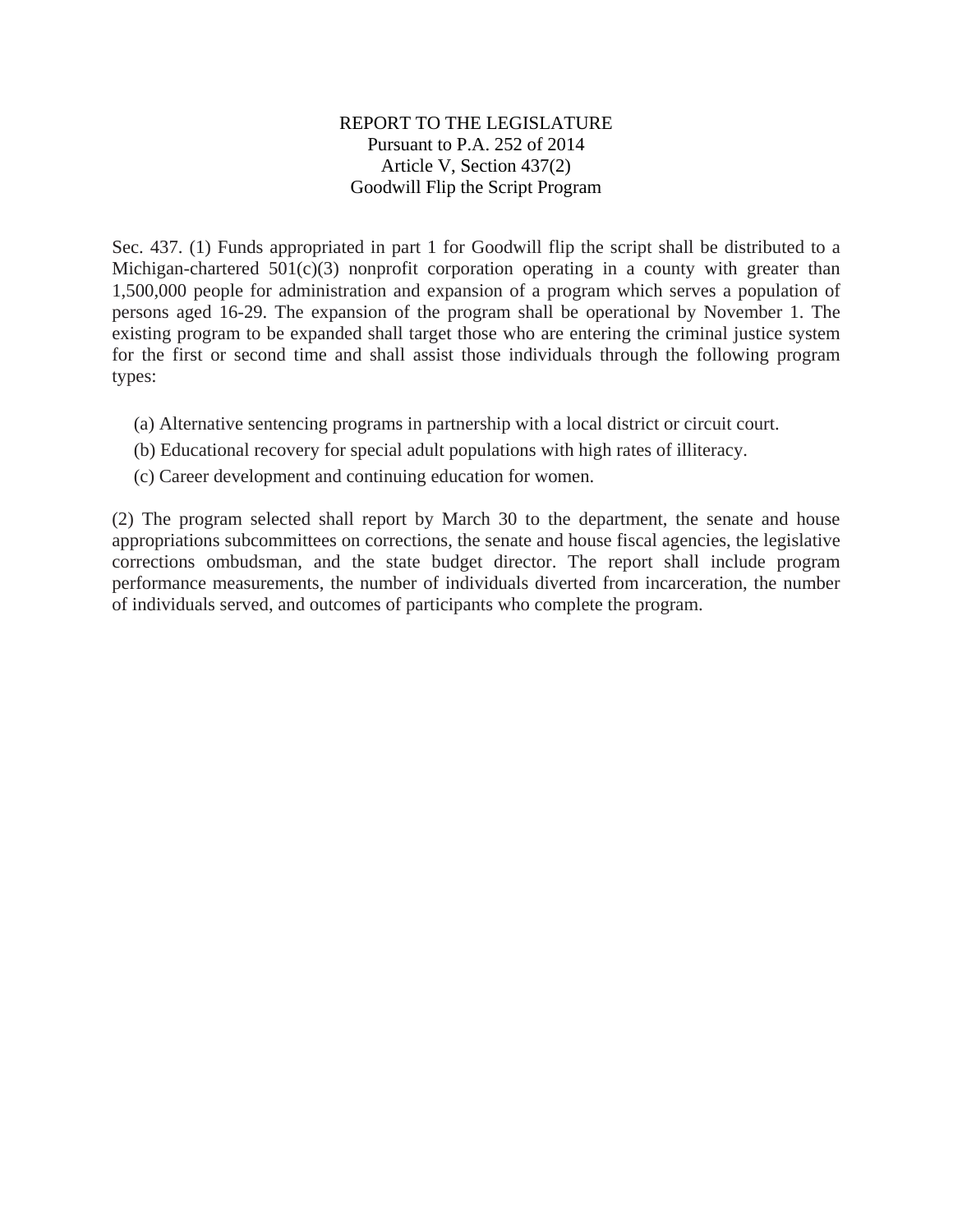

FLIP THE SCRIPT®

# SAFER COMMUNITIES STRONGER FAMILIES

Mid-Year Report

October 1, 2014 – March 30, 2015

Project Funded by

Michigan Department of Corrections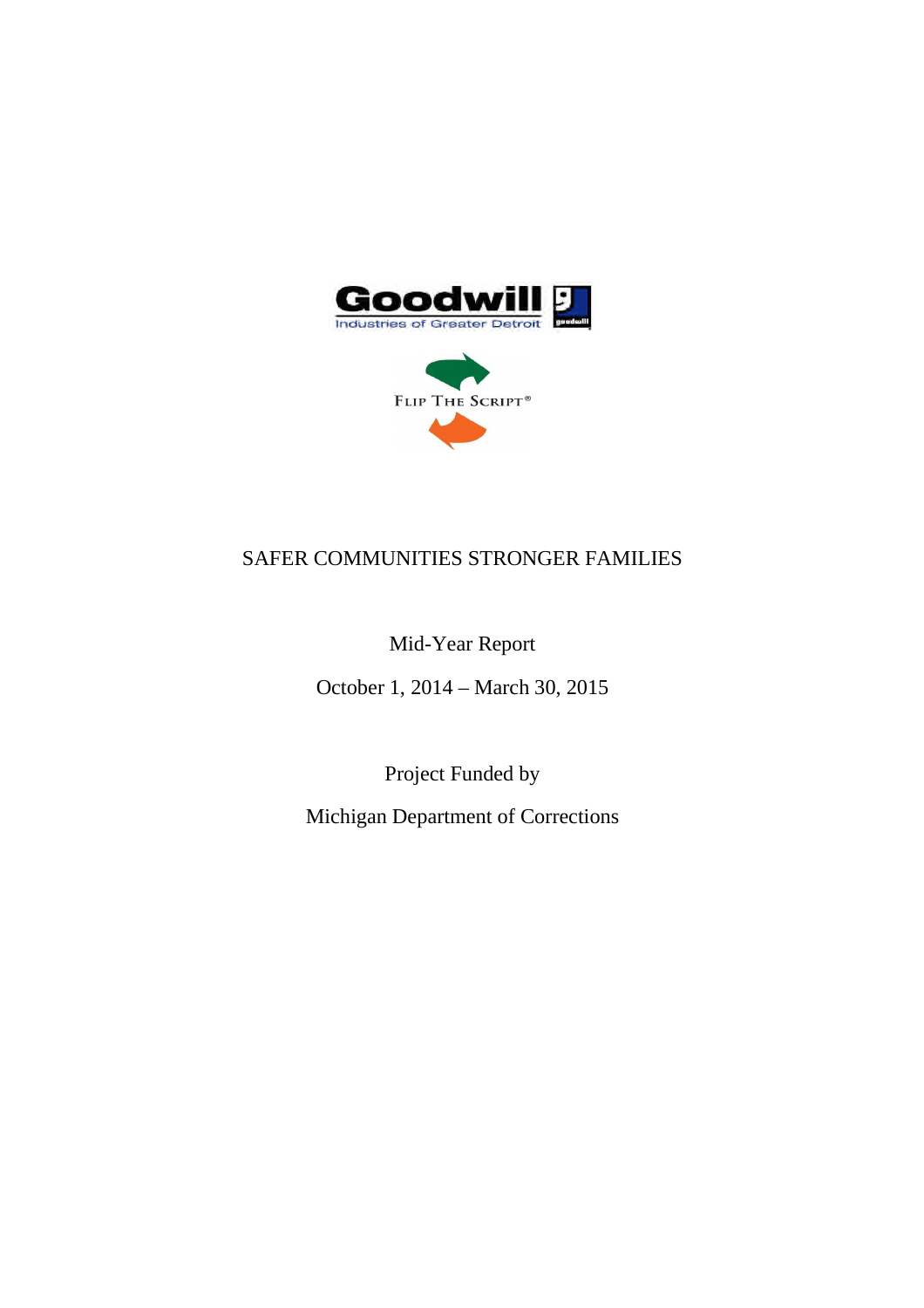#### **I. Overview**

Goodwill Industries of Greater Detroit's Flip the Script program launched the Safer Communities Stronger Families (SCSF) services in November 2014. Thanks to the investment of the Legislature and the Department of Corrections, the Flip the Script Program was expanded to create the Safer Communities Stronger Families program with three modules; Community Based Alternative Sentencing Program, Education Recovery Program for Special Adult Populations, and Beyond Jobs Women's Program.

The Flip the Script SCSF program targets individuals ages 16-29, entering the criminal justice system for the first or second time, to effect positive and productive quality of life enhancements; 1) alternative sentencing programs in partnership with a local district or circuit court, 2) educational recovery for special adult populations with high rates of illiteracy, and 3) career development and continuing education for women. A planned 1,035 individuals will be served by all Flip the Script programs, including 435 SCSF participant enrollments and 600 other grant funded non-SCSF participant enrollments, October 2014 through September 2015. Goodwill Industries of Greater Detroit is encouraged by the enthusiasm and support received from the Michigan Department of Corrections Wayne County Probation Department team, Wayne County Third Circuit Court criminal justice officials and community partners who have embraced the expanded Flip the Script's service model Safer Communities Stronger Families initiative.

In late October 2014, upon approval from the state's finance department, the Flip the Script leadership team implemented additional staff recruitment and hire for the expanded services. Most team members were on board by November 2014.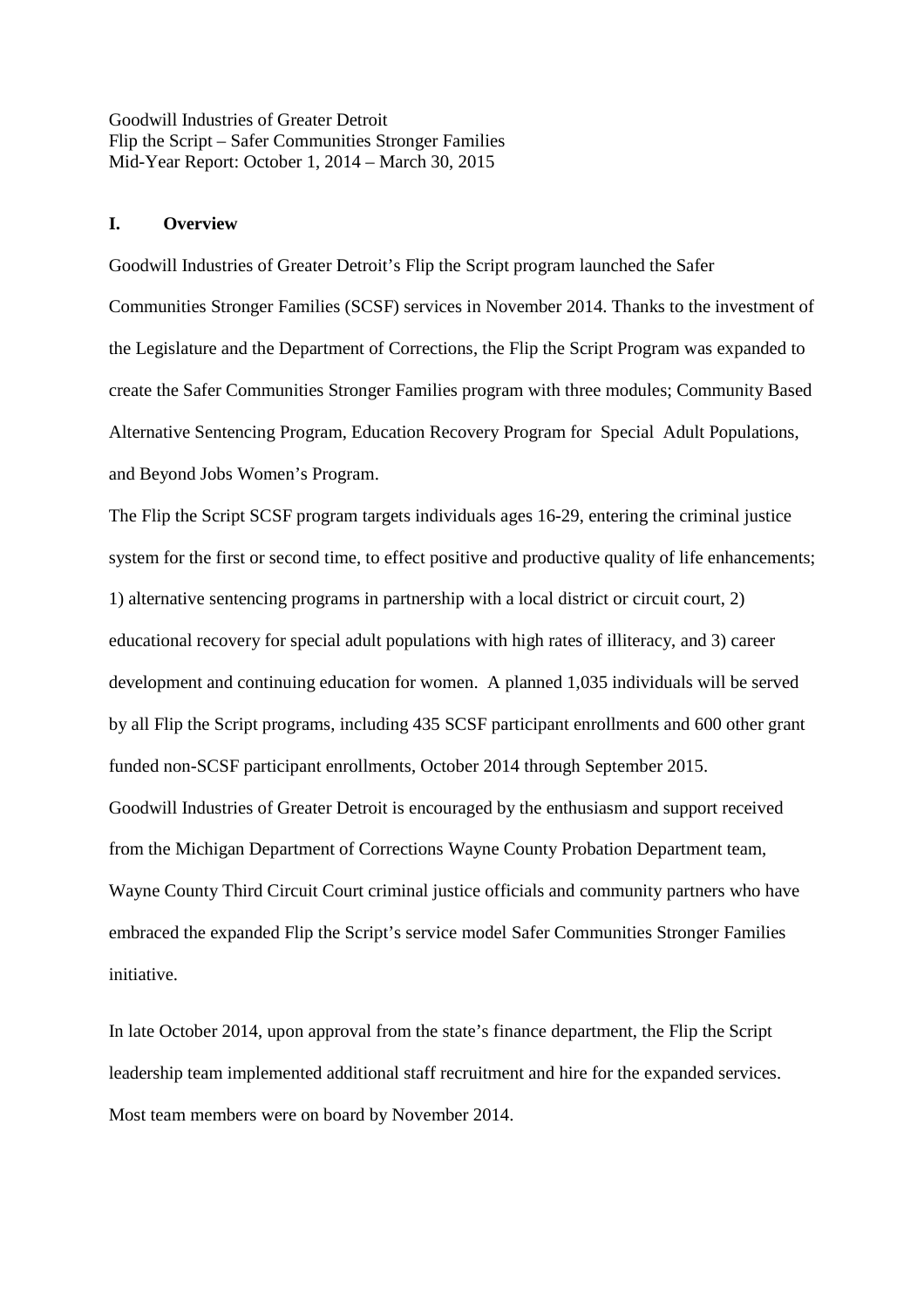Additionally, during November/December 2014 and through mid-January 2015, management scheduled 25 program informational presentations and implementation planning meetings with key partners to present the expanded program services, establish probationer selection criteria, systematic referral and communication process. Presentation meetings were conducted with:

- Third Judicial Circuit Court Criminal Division Judges
- Michigan Department of Corrections Wayne County Office
- Wayne County Probation and Parole Offices

Overall, the ramp up period for the program expansion spanned nearly 90 days. All meetings added value to the Safer Communities Stronger Families service activities for efficient and effective implementation for probationers.

## **II. Services Implementation and Outcomes**

#### 1. Community Based Alterative Sentencing Program

This service component encompasses Flip the Script's trademarked *"Rites of Passage"* life and social skills modules, academic and employability skills development, time-limited paid transitional work experience, and job placement and job retention services. The first cohort (46 individuals) entered program January 12, 2015 following their referral/intake process conducted in December 2014. Each individual is assigned a case manager to serve as a coach and facilitate needed wraparound services coordination. Upon program enrollment each individual engages in an extensive needs assessment within their initial four (4) weeks of program as a critical element of the *"Rites of Passage"* module. Personal needs are systematically addressed based on the probationers' display of commitment, attendance and punctuality, and the consistency of their participation.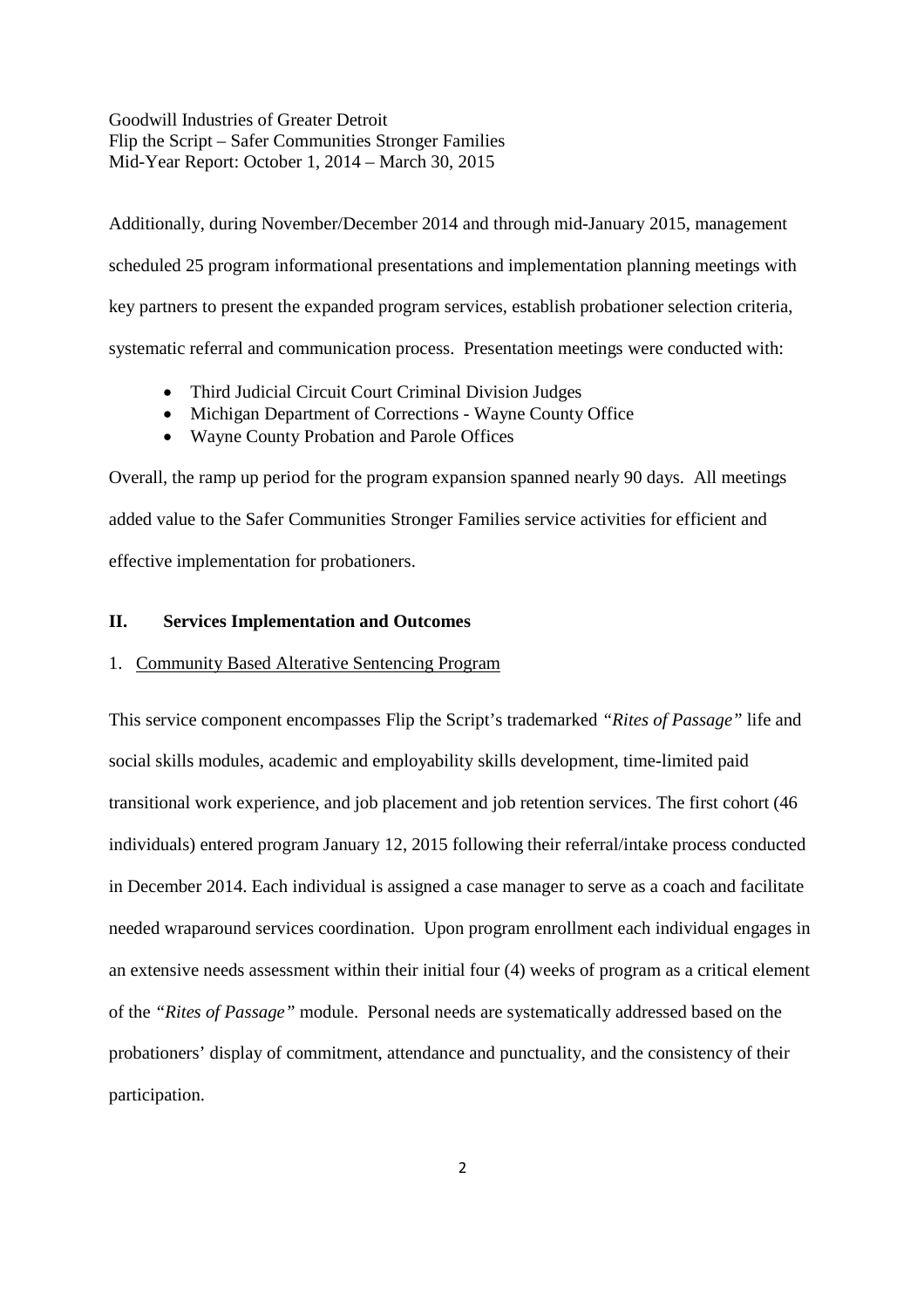Each individual developed an individual life sustainability plan with defined personal goals and objectives.

|                                                        | <b>PLANNED</b>      | <b>ACTUAL</b>       |
|--------------------------------------------------------|---------------------|---------------------|
|                                                        | <b>OUTCOMES</b>     | <b>OUTCOMES</b>     |
|                                                        | $10/1/14 - 9/30/15$ | $10/1/14 - 3/30/15$ |
| Number Individuals Diverted by Third Circuit Court     |                     | 174                 |
| Number of Individuals Entered Program                  | 185                 | 91                  |
| Number of Program Completers                           | 148                 | 14                  |
| Number of Job Placements                               | 103                 |                     |
| Number of individuals currently in program             |                     | 68                  |
| Number of individuals non-compliant with court mandate |                     |                     |

The above actual outcomes reflect individuals at different phases of their diversionary program activities. Sixty-eight (68) individuals are currently enrolled in Flip the Script SCSF activities to complete services, including life skills and "*Rites of Passage"* module, preparation for shortterm paid transitional work experience to develop soft skills and transferable work skills to improve chances for competitive, unsubsidized employment following program goals achievement.

Eighteen (18) individuals are active in GED preparation exercises. Nine (9) of 18 individuals have increased two grade levels since their TABE math/reading pre-test examination upon enrollment in December. Probationers who have improved their competency to take the Math and/or Reading segment of GED will be referred for the test in April. This is a remarkable accomplishment of the young men who have been enrolled only eight (8) weeks of training. Twelve (12) individuals are engaged in coordinated job search activities with the Flip the Script employment services team. A new cohort will be scheduled to enter programs every eight (8) weeks to maximize enrollments to serve 185 individuals by August 2015.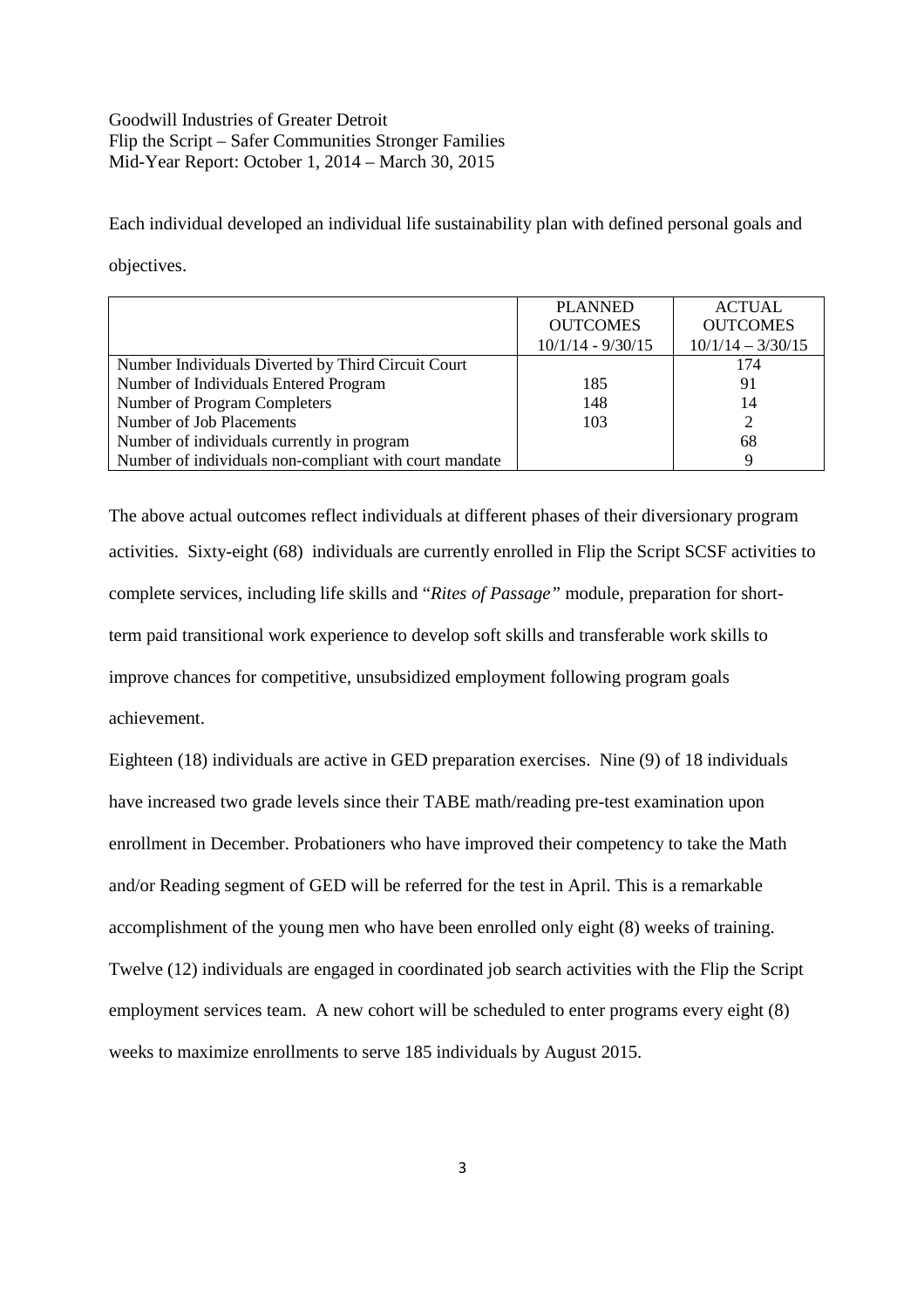Probation and parole officers are engaged with the participants and the Flip the Script team to support individual's goals achievement.

The Safer Communities Stronger Families service design was modest in the anticipated effect on individual's court ordered to attend GED preparation, to subsequently obtain their GED certificate. Probationers currently participating in GED preparation activities have overwhelmingly embraced the services.

For many participants for the first time since their early educational process many are embracing academics and the educational process. One only has to sit and to observe probationers to clearly see they are undergoing a positive transformation.

Probationers' enthusiasm, focus and cognitive thinking processes have been impacted even though many if not most still have lives entrenched in trauma, hunger and despair. In many cases unemployment is not their most pressing issue.

Most telling has been the large number of young men and women who braved the elements of brutal winter weather and unreliable public transportation to arrive each day for training with a positive attitude. Participants have demonstrated measureable academic progress, personal responsibility awareness, and enthusiasm for learning and improving their lives.

## 2. Education Recovery Program for Special Adult Populations

Education recovery day and evening programming will be fully implemented in April. Staff recruitment for this expansion service and referral/intake activities were conducted in February following planning meetings with the respective referral partners noted previously.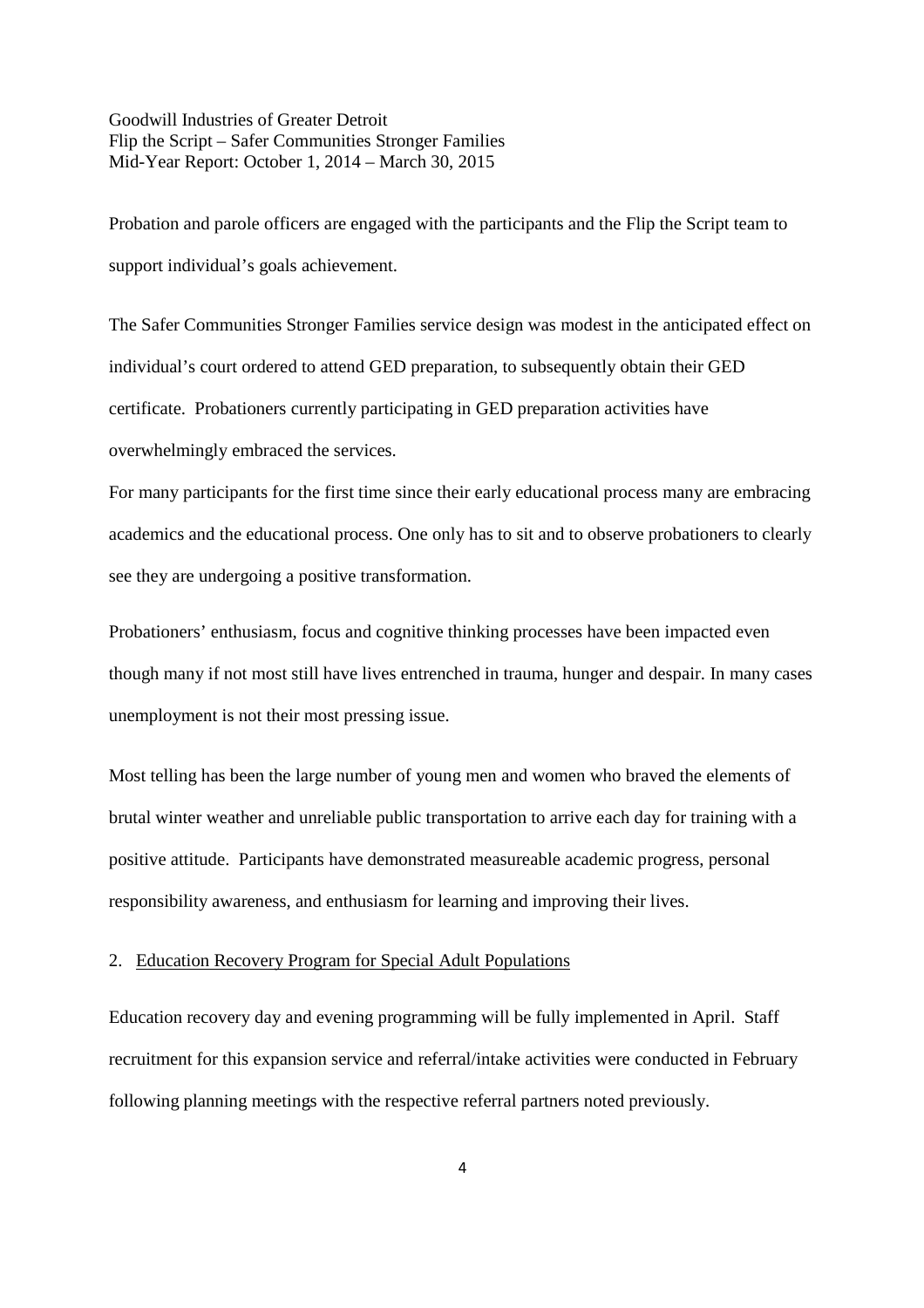Seventy-seven (77) individuals have been referred to enter program in April. The Flip the Script team has engaged one-on-one with individuals to ready for their program enrollment. All training will be open ended, offering flexibility for work and individual tutor support as needed.

|                                             | <b>PLANNED</b>      | ACTUAL              |
|---------------------------------------------|---------------------|---------------------|
|                                             | <b>OUTCOMES</b>     | <b>OUTCOMES</b>     |
|                                             | $10/1/14 - 9/30/15$ | $10/1/14 - 3/30/15$ |
| Number of Individuals Entered Program       | 175                 |                     |
| Number of Individuals achieving minimum two | 140                 |                     |
| grade levels increase                       |                     |                     |

<sup>1</sup> Seventy-seven (77) probationers are scheduled to enter education recovery program in April.

## 3. Beyond Jobs Women's Program

This service component is designed to offer career development and continuing education for women, ages 16-29. The number of women diverted from incarceration, ages 16-29, has been significantly lower than planned. Discussions with correctional partners indicate the targeted age range limits the number of women eligible for referral due to many of the women who could benefit from program participation are older than age 29. Twelve (12) women have been diverted by Third Circuit Court for program participation. Ten (10) women have entered program. Efforts are underway with the Wayne County probation team to increase the number of women referrals for program. However, the age eligibility requirement may be a continuing challenge for referrals per the correctional partners who we rely upon for appropriate referrals.

|                                                    | <b>PLANNED</b><br><b>OUTCOMES</b><br>$10/1/14 - 9/30/15$ | <b>ACTUAL</b><br><b>OUTCOMES</b><br>$10/1/14 - 3/30/15$ |
|----------------------------------------------------|----------------------------------------------------------|---------------------------------------------------------|
| Number Individuals Diverted by Third Circuit Court |                                                          | 12                                                      |
| Number of Individuals Entered Program              | 75                                                       | 10                                                      |
| Number of Program Completers                       | 60                                                       |                                                         |
| Number of Job Placements                           | 42                                                       |                                                         |
| Number of Individuals Currently in Program         |                                                          |                                                         |
|                                                    |                                                          |                                                         |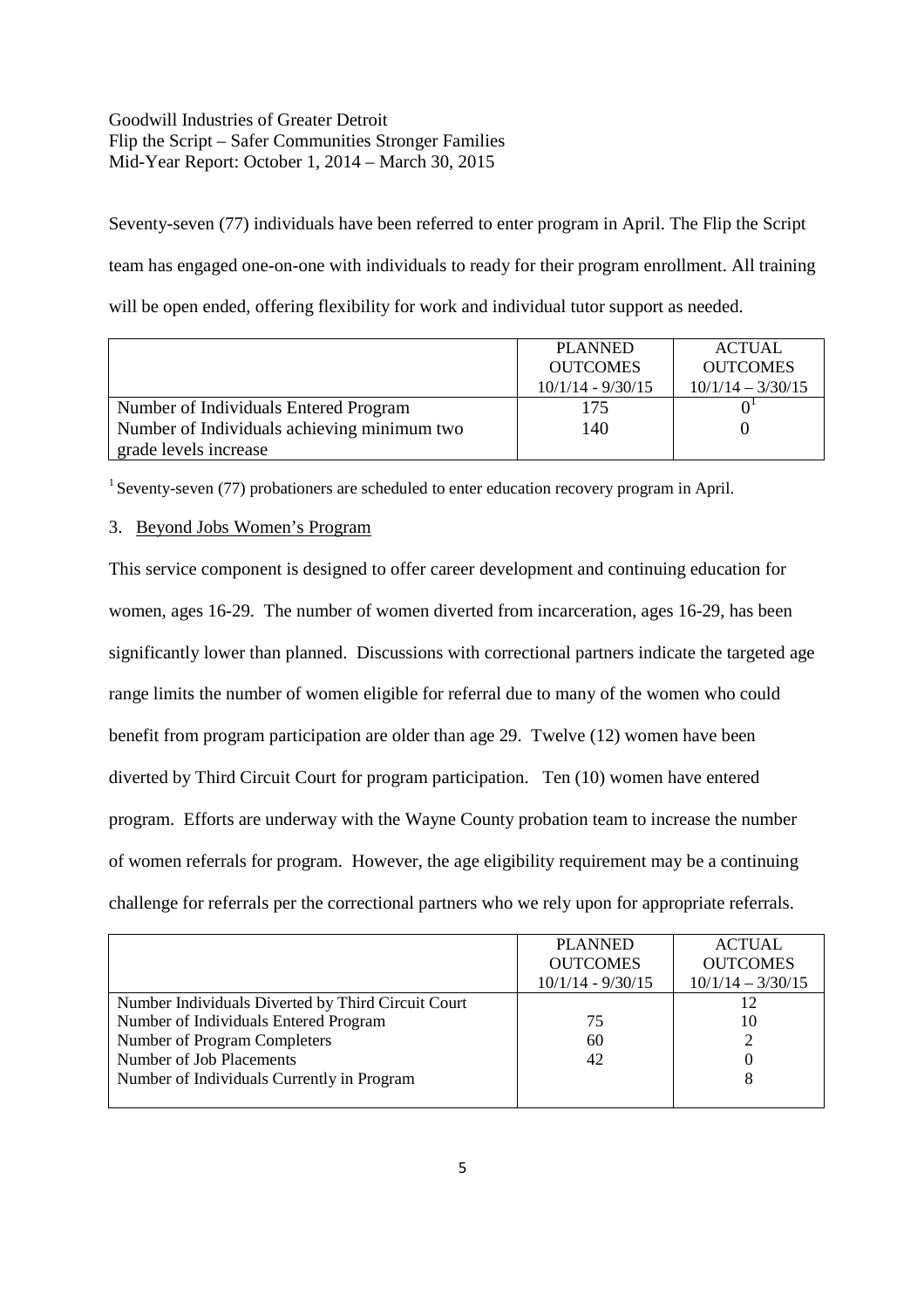#### **III. Future Program Focus – April 2015 to September 2015**

Safer Communities Stronger Families will continue to provide a *"boots on the ground"* systematic means of assisting probationers to overcome distraction and distractors on their way Flip the Script's Safer Communities Stronger Families model does not enable probationers, nor does it excuse criminal behavior, nor does Flip the Script's methodology allow illiteracy and/or underachievement as a crutch, but rather Flip the Script SCSF is addressing it successfully through creative approaches to engage probationers.

The SCSF design emphasizes addressing immediate critical needs before attacking court ordered mandates, thus establishing meaningful relationships and peer group support has been a success early on with participants. Probationers have openly admitted to now changing their peer groups to "only include individuals looking for positive change, achievement versus trouble". Goodwill Industries of Greater Detroit's Flip the Script has extended its partnerships with local Skill and Construction unionize labor officials, the City of Detroit Council President Brenda Jones' Skill and Construction Trades Task Force, and several business partners including Meijer Corporation to cultivate employment and training opportunities for future successful program completers.

The Flip the Script - Center for Working Families service team working within the LISC and United Way funded grant will offer all probationers financial literacy, financial coaching and income support services as they prepare for employment.

6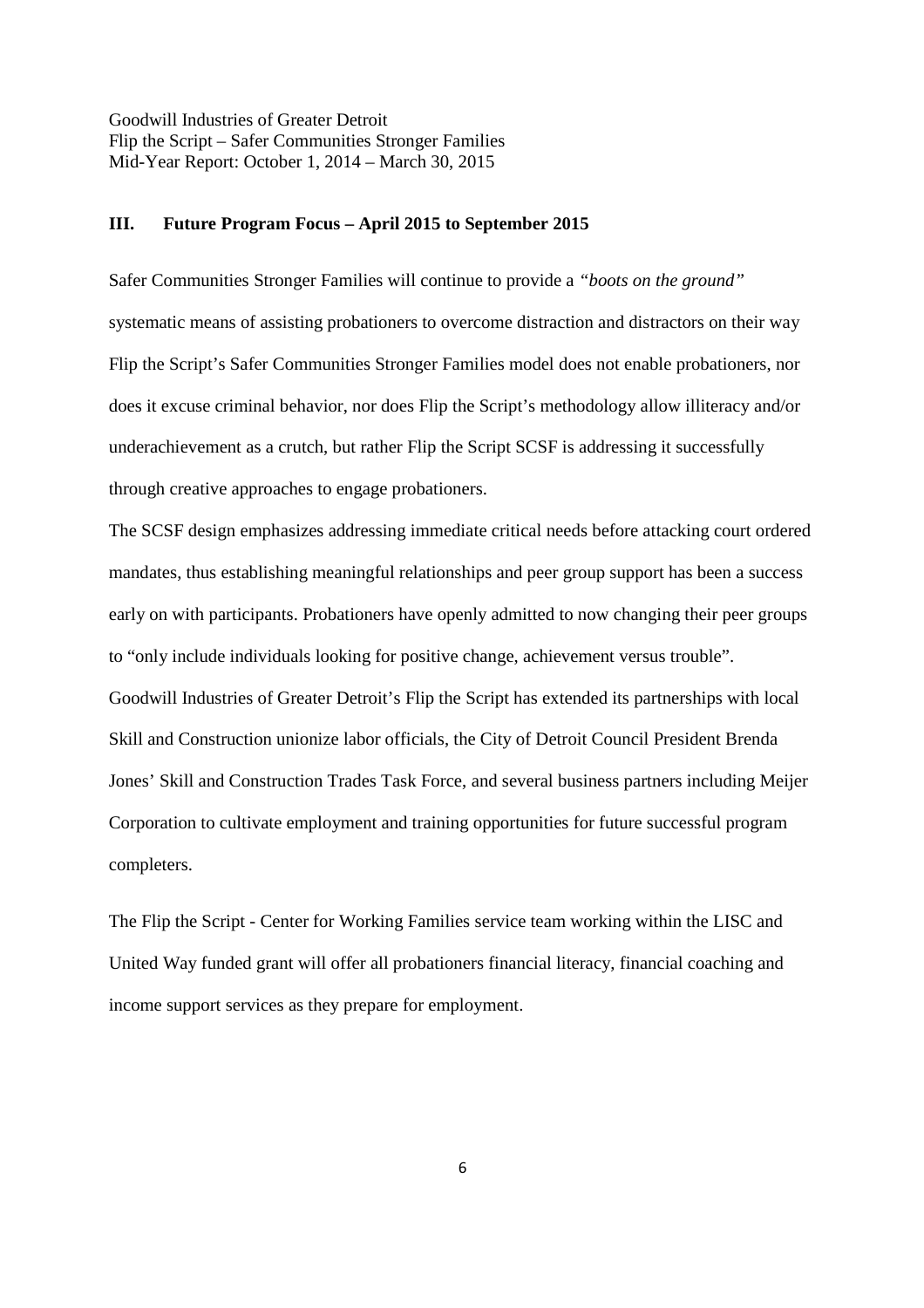The Flip the Script service team will focus on achieving all SCSF planned program outcome goals during the April 2015 through September 2015 period, as increased number of individuals enter programs resulting in increased positive program completers, in collaboration with our judicial partners.

Program evaluation and customer satisfaction measurements will be conducted during the remaining six month contract period to measure overall service effectiveness and impact; employment, educational levels enhancement and recidivism.